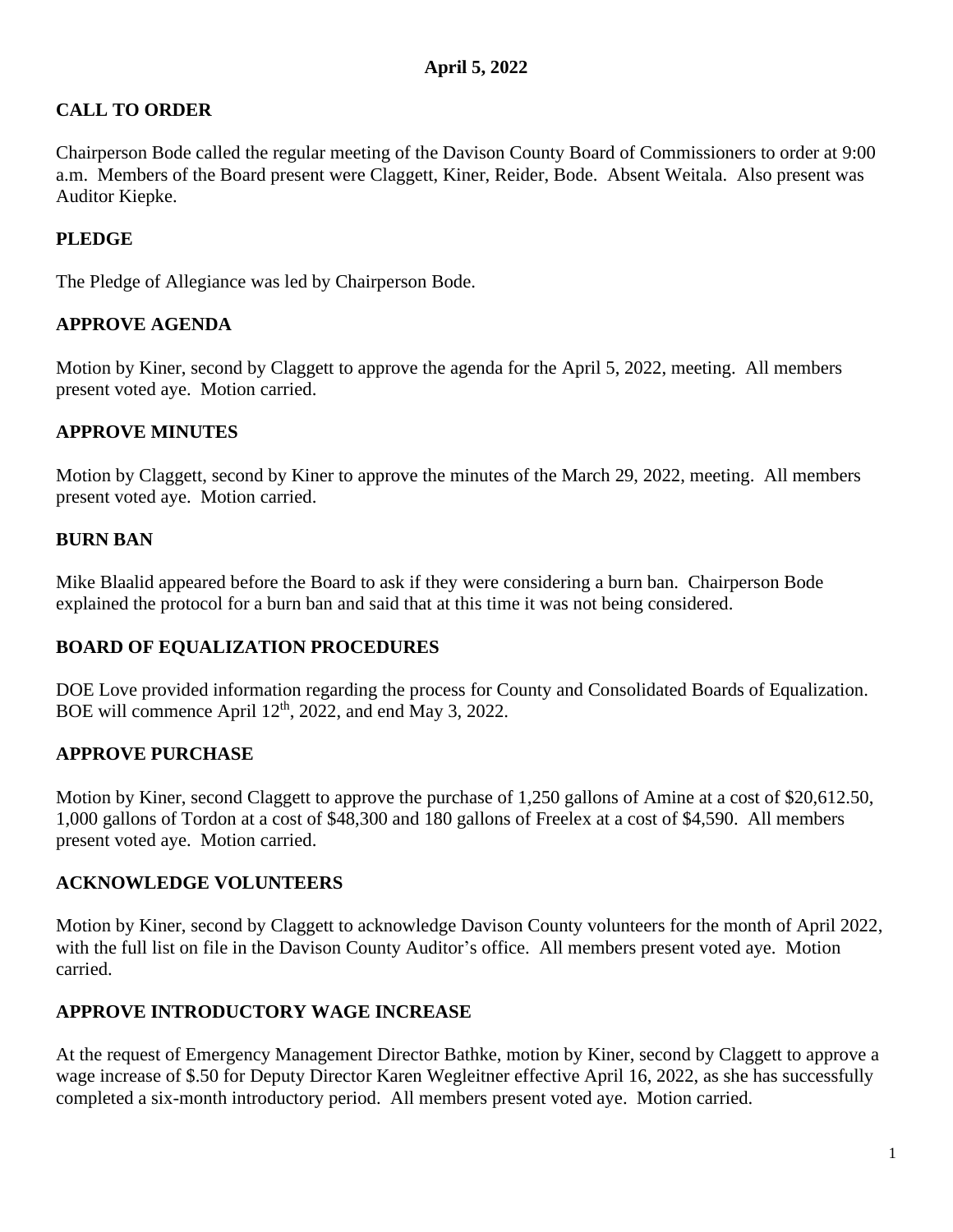## **SURPLUS PROPERTY AND POST ON PURPLE WAVE**

It was noted that all department heads will be asked to have a list of surplus property to the auditor's office by April 20, 2022, so that it may be accepted in the minutes and sold on Purple Wave.

## **REMOVE SECURITY DESK IN COURTHOUSE**

Motion by Claggett, second by Kiner to remove the security desk in the courthouse lobby. All members present voted aye. Motion carried.

## **APPROVE TIMESHEETS**

Motion by Kiner, second by Claggett to authorize chairperson to sign department head timesheets as supervisor. All members present voted aye. Motion carried.

## **ADOPT RESOLUTION TO ACCEPT AND DESIGNATE USES FOR THE CATHOLIC COMMUNITY FOUNDATION FOR EASTERN SOUTH DAKOTA DONATION**

Motion by Kiner, second by Claggett to adopt the following resolution to accept and designate uses for the Catholic Community Foundation for Eastern South Dakota donation. A roll call was taken as follows. Kiner – aye, Claggett – aye, Reider – aye, Bode – aye, Weitala – absent. Motion carried.

## **Resolution #040522-01 Accept and Designate Uses For Donation**

**Whereas**, the County received \$1,000 for the benefit of Davison County Veteran's Service for Disabled Veterans; and

**Whereas**, to comply with IRS guidelines, this donation must be used for wholly charitable purposes; and

**Whereas**, no part of this distribution may be used for the benefit of fund advisors or any person related to them; and

**Whereas**, this contribution must be used for disabled veterans.

**Therefore, be it resolved** that the \$1,000 donation be set up in a separate line item in the Veteran's Service Office budget to be used in the discretion of the Veteran's Service Officer for the sole purpose of charitable relief for poor, distressed, and disabled veterans to include, but not be limited to, necessary food, clothing, assistive devices, medical, psychological, social, or other services which would not otherwise be available to the veteran.

Dated at Mitchell, South Dakota this 5<sup>th</sup> day April, 2022.

\_\_\_\_\_\_\_\_\_\_\_\_\_\_\_\_\_\_\_\_\_\_\_\_\_\_\_\_\_\_\_\_\_\_\_\_\_\_\_\_

Brenda Bode, Chairperson

ATTEST:

Susan Kiepke, Auditor

 $\overline{\phantom{a}}$  , which is a set of the set of the set of the set of the set of the set of the set of the set of the set of the set of the set of the set of the set of the set of the set of the set of the set of the set of th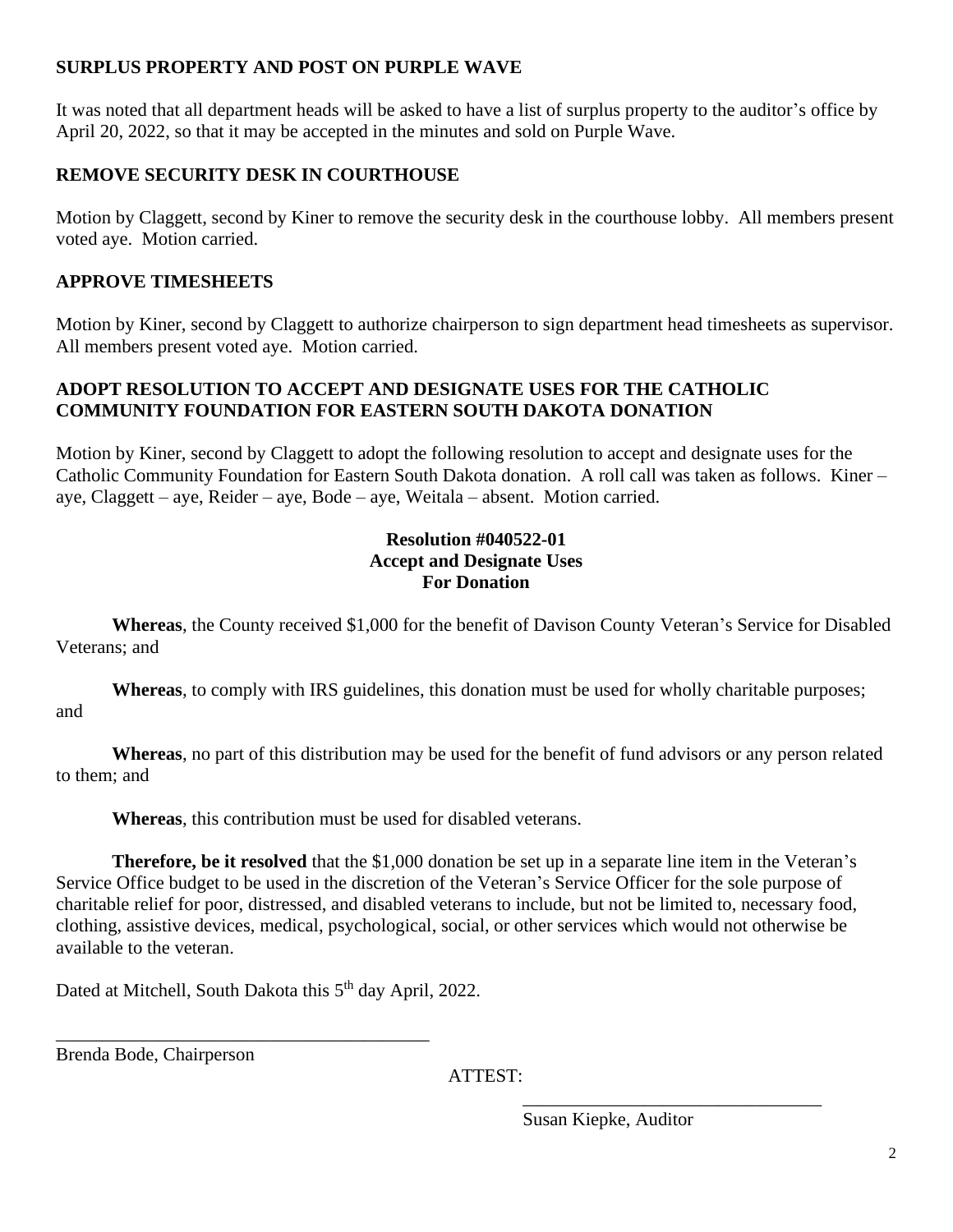#### **ADOPT RESOLUTION FOR CONTINENCY TRANSFER**

Motion by Claggett, second by Kiner to adopt the following resolution for a contingency transfer for the 2022 budget year. A roll call vote was taken as follows. Claggett – aye, Reider – aye, Kiner – aye, Bode – aye, Weitala – aye. Motion carried.

#### **Resolution #040522-02 Contingency Transfer**

**Whereas**, SDCL 7-21-32.2 states that no expenditures shall be charged to the line item authorized for by SDCL 7-21-6.1, but such appropriated amount may be transferred, by resolution of the board, to any other appropriation in which insufficient amounts were provided or for items for which no appropriation was provided. When transfers are made from the contingency budget to other appropriations, whose revenue is provided by other than general fund revenues, a transfer of fund balances may be made from the county general fund to such other fund in the amount of the budget transfer.

**Now, therefore, be it resolved** that the following contingency transfer be made for the 2022 budget year. Transfer from the General Fund Contingency Budget 112 in the amount of \$1,000 to the newly created line item in the Veteran's Service Office budget 4220/165 Disabled Veteran's Services.

Dated at Mitchell, South Dakota this 5<sup>th</sup> day of April, 2022.

\_\_\_\_\_\_\_\_\_\_\_\_\_\_\_\_\_\_\_\_\_\_\_\_\_\_\_\_\_\_\_\_\_\_\_\_\_\_\_\_\_\_

Brenda Bode, Chairperson

ATTEST:

 $\overline{\phantom{a}}$  , we can consider the constraint of the constraint  $\overline{\phantom{a}}$ Susan Kiepke, Auditor

## **APPROVE TRAINING REQUEST**

At the request of Corrections Administrator Radel, motion by Kiner, second by Claggett to approve a training request for Lieutenant Ginger Faas to attend the Executive Leadership Instructional Training & Education course in Midway, Utah on May 2-6, 2022, with a registration fee of \$1,695 with additional costs for transportation and hotel. All members present voted aye. Motion carried.

## **RECLASSIFY EMPLOYEES**

Motion by Kiner, second by Claggett to reclassify Corrections Officer Abby Perez from full-time to part-time effective April 15, 2022. All members present voted aye. Motion carried.

## **APPROVE BILLS**

Motion by Kiner, second by Claggett to approve the following bills for payment. All members prsent voted aye. Motion carried.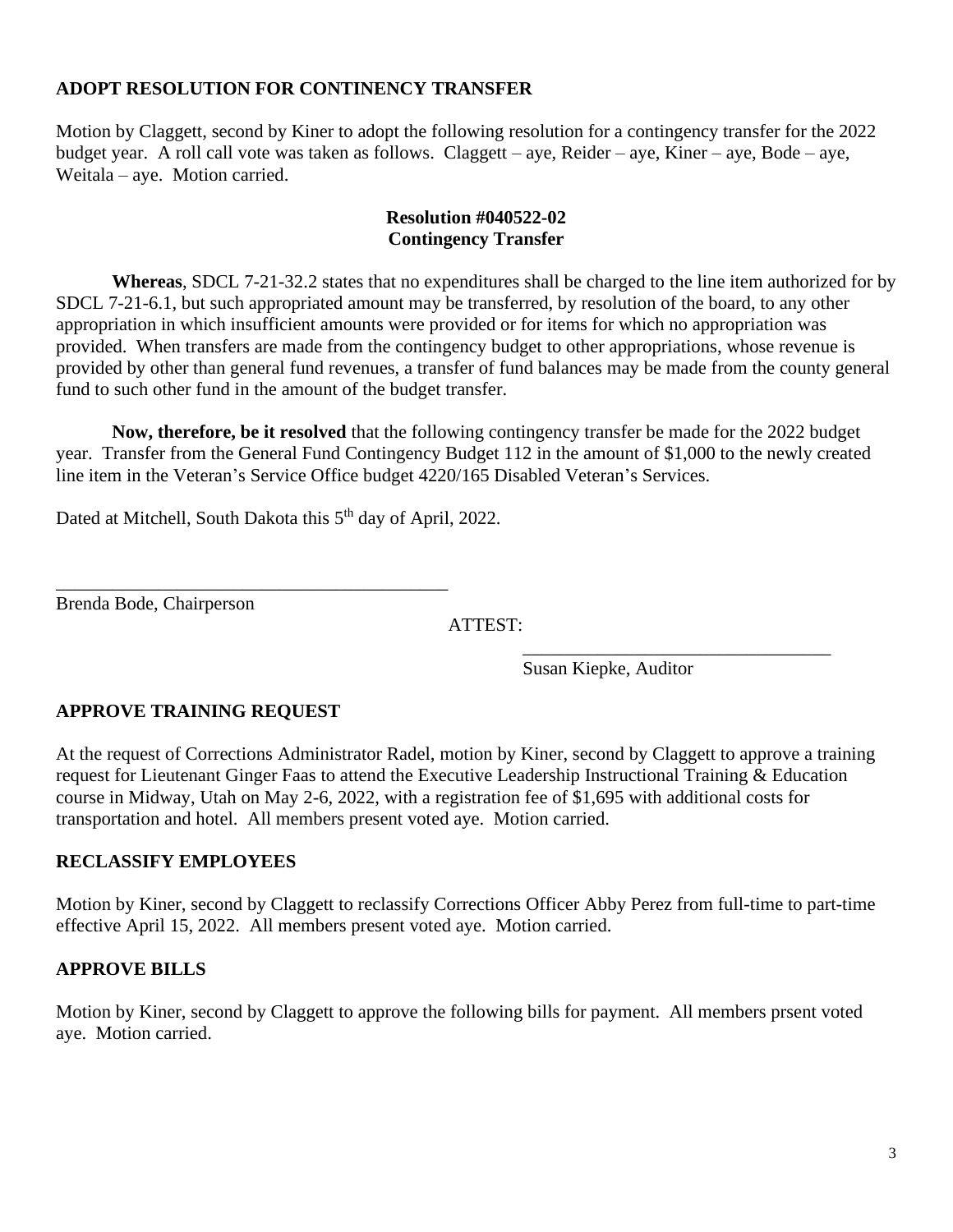## **GENERAL FUND:**

**COMM:** Prof Fees/Wellmark Insurance-250.00, Tristar Benefit Admin-390.00, Utilities/Brenda Bode-50.00, John Claggett-50.00, Kim Weitala-50.00, Recognition-First Bankcard-109.08**; ELECT:** Supplies/Election Systems & Software-1,482.69, Postage-23.68**; JUD:** Prof Fees/Terri Lembcke Schildhauer-650.25, Jury Fees/Jurors-529.40, Law Library-First Bankcard-500.00**; AUD:** ACH/Cortrust Bank-15.00, Trvl & Conf/First Bankcard-2,497.53, Utilities/Susan Kiepke-50.00**; TREAS:** Passport Postage/First Bankcard-107.40, Supplies/First Dakota Nat'l Bank-3.00, Sanborn County Treasurer-18.00, Utilities/David Beintema-50.00, Tonya Ford-50.00, Rachel Soulek-50.00**; STATES ATTY:** Prof Fee/Discover Products-22.00, James D Taylor PC-4,468.26, Juv Diversion/First Bankcard-438.58, A & B Business Solutions-56.53, Catherine Buschbach-427.60, Books/West Payment Center-506.01**; CRT APPTED ATTY:** Crt Appted Atty/The Sharp Firm-2,772.42**; A&N:** A&N Child/Ashley Anson-603.90**; PUB SFTY BLDG:** Supplies/Jones Supplies/215.10, Menards-19.47, Gas & Electric/Northwestern Energy-8,500.37, Phone/Robert Faas-50.00, Buildings/Menards-346.60**; CRTHOUSE:** Supplies/Jones Supplies-143.15, Water & Sewer/City of Mitchell-96.51, Phone/Robert Love-50.00, Joel Rang-50.00**; DOE:** Supplies/First Bankcard-19.63, Innovative Office-28.11, Utilities/Blake Biggerstaff-50.00, Karla Love-50.00, Carla Wittstruck-50.00, Books/First Bankcard-200.82**; ROD:** Supplies/First Bankcard-56.21, Minor Equip/First Bankcard-107.48**; NORTH OFC:** Supplies/First Bankcard-46.94**; VET:** Utilities/Craig Bennett-50.00, Alex Kraus-50.00**; HR:** Supplies/First Bankcard-598.00, GFC Leasing-47.42, Utilities/Tonya Meaney-50.00**; SHERIFF:** Prof Fees/FedEx-15.89, Oil Changes/Vern Eide Ford Lincoln-64.04, Office Supplies/First Bankcard-452.28, Gas Patrol Car/First Bankcard-340.00, Field Supplies/First Bankcard-49.03, Cellular Service/Dawn Grissom-50.00, Grace Murphy-50.00**; JAIL:** Medicine/Avera Queen of Peace Hosp-1,605.69, Bldg Maint/Advantage Auto Glass-173.06, Office Supplies/Ginger Faas-50.00, Innovative Office-57.65, Minor Equip/First Bankcard-118.00, Inmate Services/Swanson Services Corp-3.82**; WELFARE:** Travel/Christine Norwick-18.06, Office Utilities/Christine Norwick-50.00**; MENTAL ILL:** Committals/Douglas Papendick-404.00**; CADC:** Stepping Stones/CADC Stepping Stones-1,500.00**; DAKOTA MENTAL:** Dakota Counseling/Dakota Counseling Inst-1,750.00**; FAIR:** Repairs & Maint/Automatic Building Controls-511.00, Menards-14.05, Gas & Electric/Northwestern Energy-3,665.00**; CO EXTENSION:** Supplies/McLeod's Printing-33.99, Trvl & Conf/Christine Norwick-18.06**; WEED:** Supplies/Van Diest Supply Co-20,612.50**; HIWAY:** Prof Fees/Avera Occupational-248.00, Repairs & Maint/Fastenal Co-690.37, Trvl & Conf/Rusty Weinberg-369.76, Utilities/Northwestern Energy-445.14, Jack Sorenson-50.00, Clayton Wells-50.00**; EM:** Utilities/Jeff Bathke-50.00, Karen Wegleitner-50.00**; M&P:** M&P SDACO/SDACO M&P-480.00.

## **APPROVE PURCHASES/PROJECTS**

At the request of Physical Plant Director Rang, motion by Claggett, second by Kiner to approve the LED light purchase/project at the Fairgrounds for a cost of \$14,189 by Muth Electric and at the Public Safety Building for a cost of \$10,286 by TK Electric. All members present voted aye. Motion carried.

At the request of Physical Plant Director Rang, motion by Claggett, second by Kiner to approve the security camera install/replacement at the Fairgrounds for a cost of \$6,250 and at the Courthouse for a cost of \$14,690 all by Santel Communications. Also to purchase a DVR for the Fairgrounds at an approximate cost of \$2,000, for the security system. All members present voted aye. Motion carried.

## **INTO EXECUTIVE SESSION**

At 10:28 a.m., as per the request of Physical Plant Director Rang, motion by Reider, second by Claggett to move into executive session to discuss personnel as per SDCL 1-25-2. All members present voted aye. Motion carried.